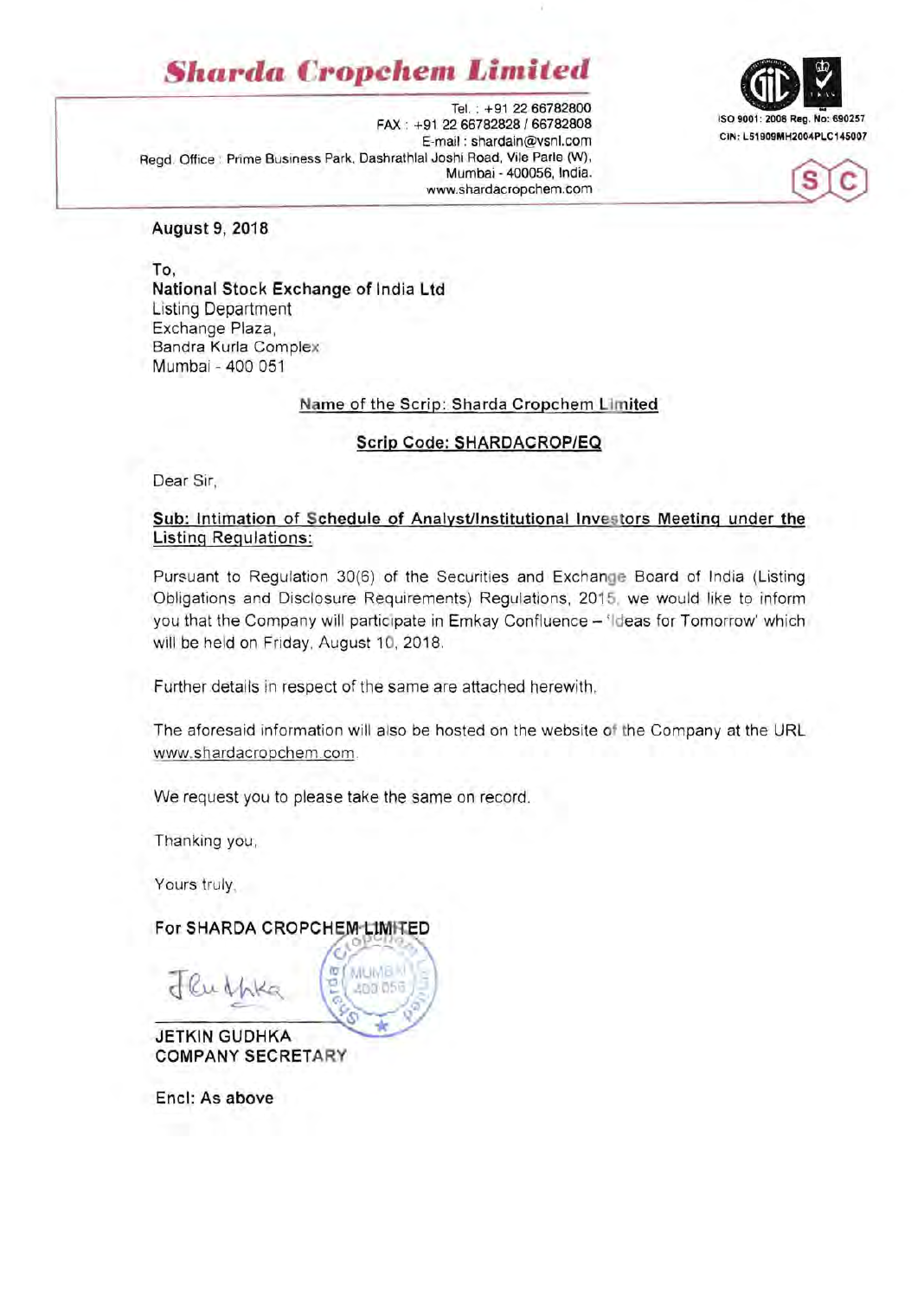**Emkay Confluence Ideas for Tomorrow** 

₩



# August 9" - 10", 2018 | Grand Hyatt, Mumbai **DBS** VICKERS SECURITIES

| <b>Sharda Cropchem Ltd</b><br>August 10, 2018 |                                                                                                                                                                                                                                                                                                      |  |
|-----------------------------------------------|------------------------------------------------------------------------------------------------------------------------------------------------------------------------------------------------------------------------------------------------------------------------------------------------------|--|
|                                               |                                                                                                                                                                                                                                                                                                      |  |
| 10:30AM - 11:30AM<br>Room Number: 3174        | Pritesh Vora (Mission Holdings)<br>Chintan Shah (Azalea Capital Partners)<br>Jay Modi (Emkay Global Financial Services Limited)<br>Kahlil Randeria (New Horizon)<br>Shivaji Mehta (Reliance Capital Asset Management Company)<br>Karthi Keyan (Suyash Advisors)<br>Amitabh Chakraborty (Kitara Cap.) |  |
|                                               | Subhankar Ojha (SKS Capital)<br>Vinod Malviya (Florintree Advisors Pvt Ltd)<br>Niten Lalpuria (Paragon Partner)<br>Pawan Parakh (Renaissance Investments Managers pvt ltd)<br>Omkar (Mirabillis Investments)                                                                                         |  |